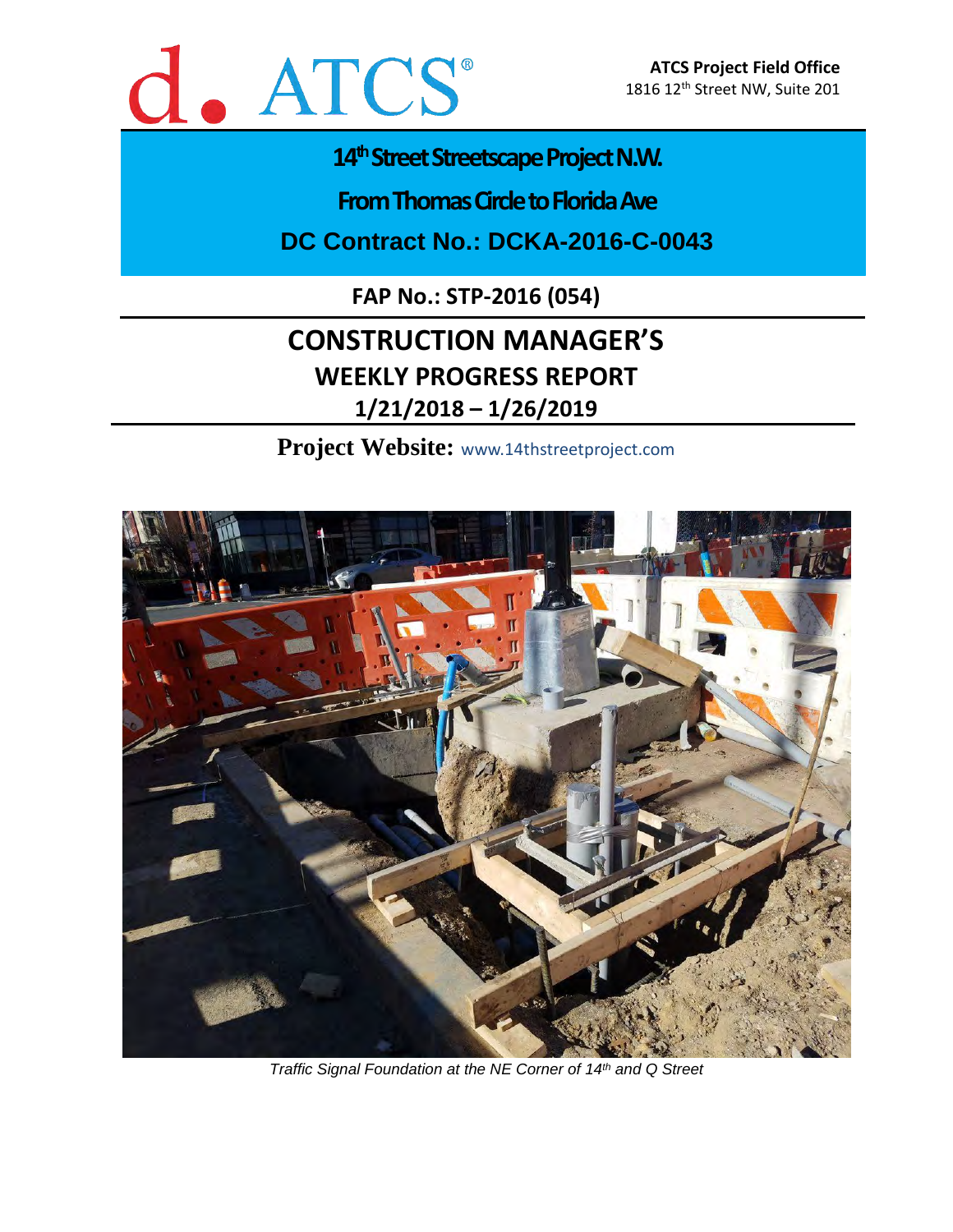

**WEEK ENDING 1/26/2019**

PAGE 2 of 7

# **1. EXECUTIVE SUMMARY**

### **Project Description:**

The scope of the construction work includes the followings:

- The removal and disposal of existing roadway pavement, curb and gutter and sidewalks, milling of existing asphalt pavement to the extents shown on plans.
- The resurfacing of existing asphalt pavement using 2" Superpave AC surface on 14<sup>th</sup> Street between Thomas Circle and Florida Ave as shown in the plans.
- The replacement of all curbs and gutters with Granite Curbs, 12" Brick Gutter, Concrete Sidewalk, Wheelchair/Bicycle Ramps, and Cobble Stone LID Paver, Bioretention Planters as shown on the plans or as directed.
- The removal and transportation to storage yard of Existing Traffic Signals and Light Poles as shown on plans. Traffic signal relocation and equipment upgrading of Traffic Signals at all intersections of 14<sup>th</sup> Street within the project limit as shown on plans.
- Streetscaping throughout the 14<sup>th</sup> Street corridor as shown in the plans.
- The installation of traffic signing and permanent pavement markings.
- Upgrading of street lighting throughout the 14<sup>th</sup> Street corridor as shown in the plans.
- Construction and upgrading of single catch basin, double catch basin, and triple catch basin.
- Construction / Upgrading of new Watermains, Fire Hydrants
- Full Reconstruction of R Street.
- Installation of new Bus Islands and bus pads as shown on the plans and as directed.
- The installation and use of erosion and sediment control measures as required.
- Mobilization and demobilization, performance of field layout, provision and maintenance of engineer's field facilities, progress photographs, and the proper maintenance of vehicular and pedestrian traffic during construction, including provision of all required construction warning and detour signs and traffic control devices.

### **Work by Others**

The PEPCO manhole replacement or vault adjustments activities will be done by others approved by PEPCO. The ATCS CM team will coordinate all these activities with the Contractor and PEPCO.

# **2. STATUS OF CONSTRUCTION / PROGRESS SUMMARY**

### **Progress Summary:**

- 1. Omni onsite excavating and installing electrical conduits and manholes
- 2. Omni is excavating and installing Traffic Signal and Street Light Foundations
- 3. Omni excavating and installing Catch Basins and Sewer Manholes
- 4. Omni excavating and install new water main and Fire Hydrants for DC Water
- 5. FMCC Electrical Installing Traffic Signal Poles, Transformer Bases, Traffic Control Cabinets, and Pendent Poles
- 6. FMCC onsite providing MOT for Subcontractors

## **CM Community Outreach Activities**

- 1. Connected with retailers and property owners in project corridor to provide updates and address any questions or concerns.
- 2. Project Website is up and running. Responded to email questions that came through Project Website.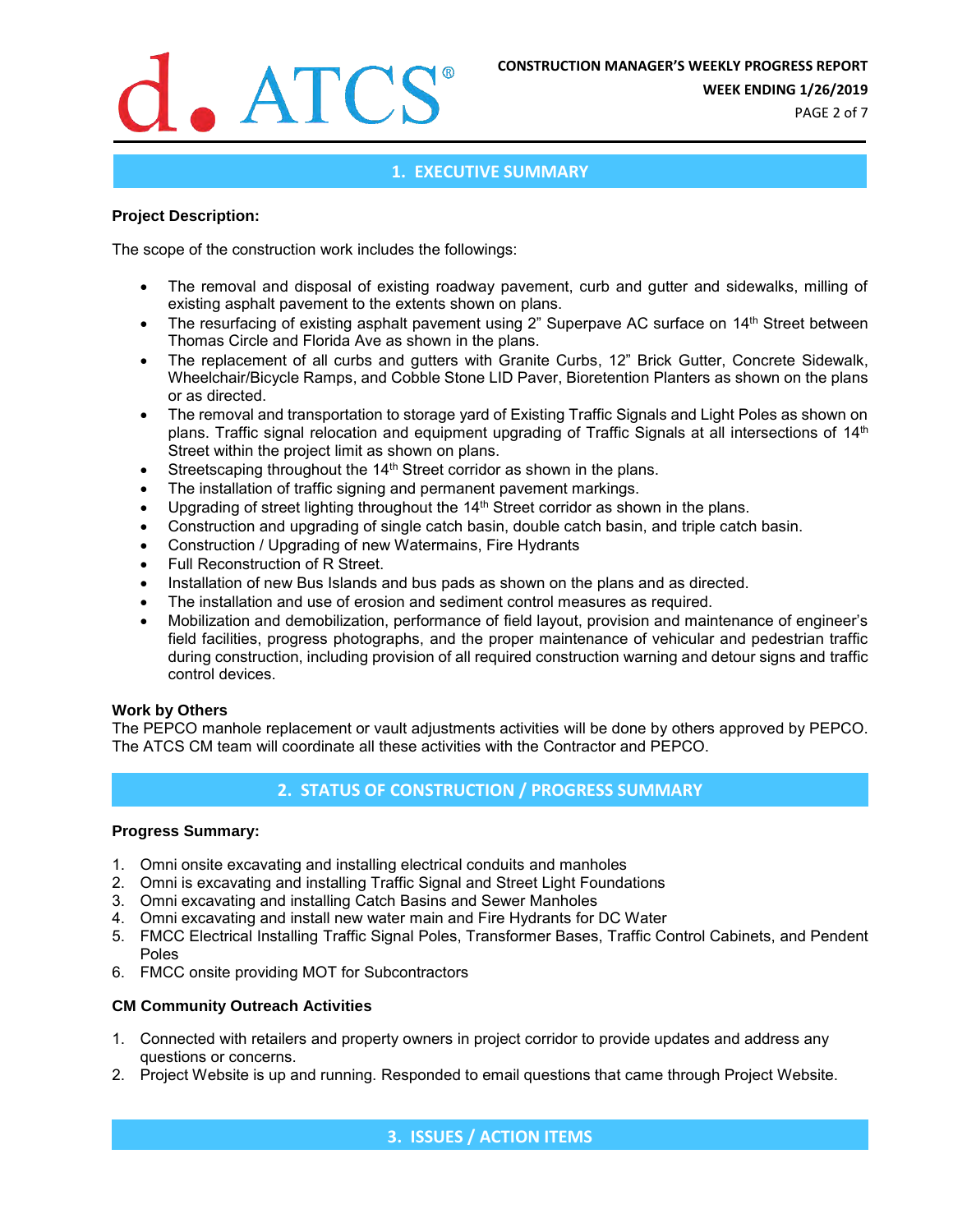

- Ongoing Issues / Items: ADA Building Entrance Ramp at 1541 14<sup>th</sup> Street NW
- Action Items: Pepco working on conflicts (approx. 9) and to give CM a report on time frame for design and corrections.
- Clear Channel provide a cost for removal, request a detail breakdown of cost
- Building owner does not want ramp that was built per plan as they have step inside building. Request removal.
- New Issues / Items: None

**4. MEETINGS / PROJECT COORDINATION**

Progress Meeting are schedule at the Field Office every Tuesday at 10:30am

**5. DAILY WORK PERFORMED**

#### **Monday 1/21/2019**

1. Contractor did not work due to Holiday

## **Tuesday 1/22/2019**

- 1. Omni continued the installation of 2" and 4" PVC Conduit between MH79 to L96, MH79 to TS38, MH79 to HB12, MH79 to TC8
- 2. Omni demoed and removed the old Pendant Pole at 14<sup>th</sup> and Q Street
- 3. FMCC Electrical installed Pendant Pole at 14<sup>th</sup> and Q Street
- 4. FMCC was onsite providing MOT for these operations

#### **Wednesday 1/23/2019**

- 1. Omni excavated and installed two (2) manhole (MH82, MH80)
- 2. Omni continued to install 2" and 4" PVC Conduit between MH82 to L98, MH21 to TS14, M36 to TS19, P05 to TC4
- 3. Omni excavated and installed new Traffic Signal Foundation TS14, TS18, TS19
- 4. Omni excavated and installed the Traffic Cabinet Foundation for TC4
- 5. DEN began excavation and installation of borrow embankment at the NE Corner of 14<sup>th</sup> and Q
- 6. FMCC Electrical was onsite installing 150 Watt LEDs for L44, and L45
- 7. FMCC was onsite providing MOT for these operations

#### **Thursday 1/24/2019**

1. Contractor did not work due to inclement weather

#### **Friday 1/125/2019**

- 1. Omni continued to place 2" and 4" PVC Conduit between M77 to C62, MH79 to L96, MH81 to TS41
- 2. DEN formed and placed three (3) ADA Ramps
- 3. Den continued to place GAB, Granite Curb, Brick Sidewalk between Q Street and Corcoran Street
- 4. FMCC was on site providing MOT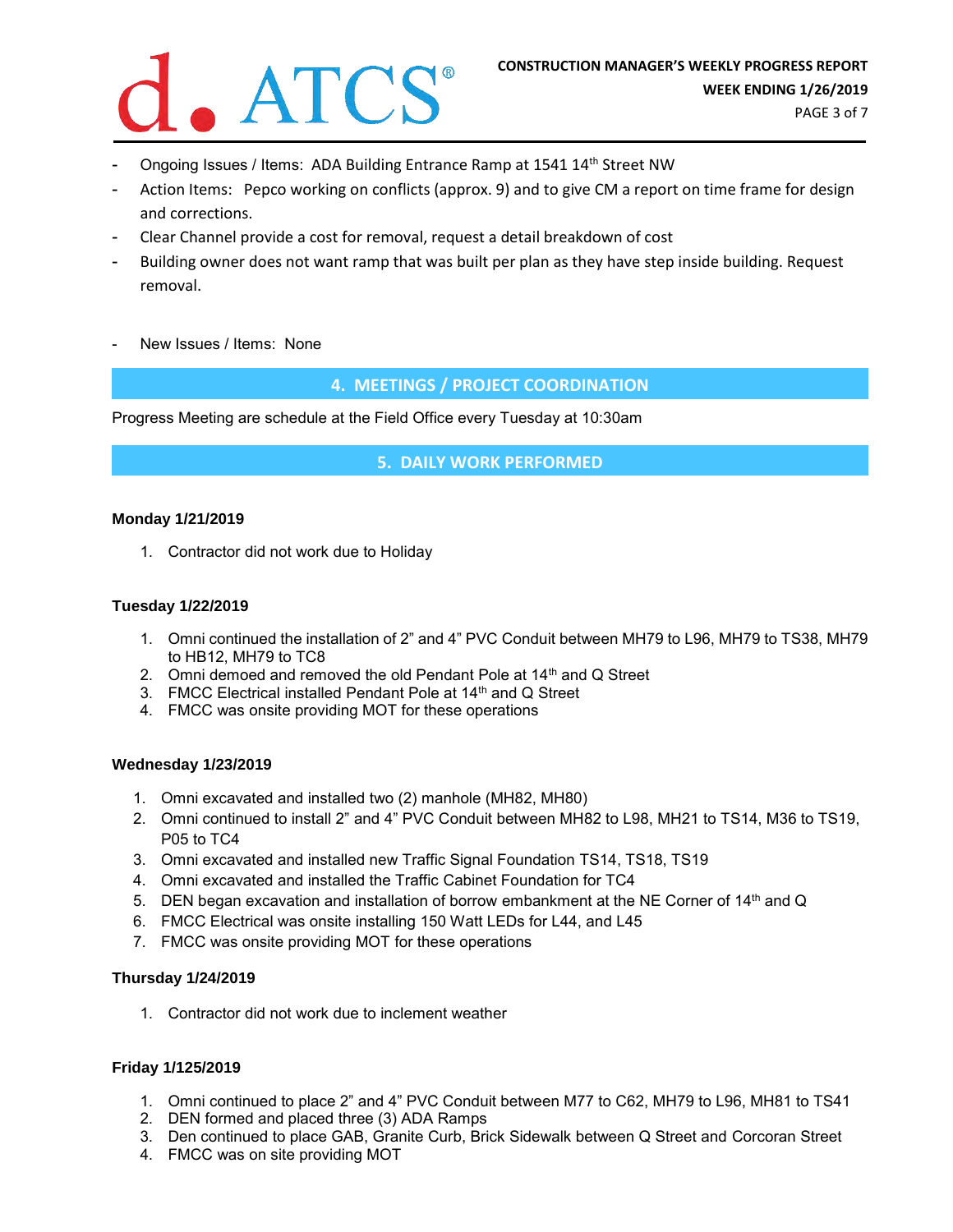

### **Saturday 1/26/2019**

- 1. Omni backfilled at the NE Corner of 14<sup>th</sup> and U and the SE Corner of 14<sup>th</sup> and U Street
- 2. Omni pulled the steel plate in the intersection of 14<sup>th</sup> and U Street and placed temporary wedges over the PCC Base
- 3. FMCC Electrical complete two (2) Temporary Traffic Signals at NW Corner 14<sup>th</sup> and R, and two (2) Temporary Traffic Signals at NE Corner 14<sup>th</sup> and Q Street
- 4. FMCC Electrical began the construction of the Temporary Signals at the SW Corner of 14th and R Street
- 5. FMCC was on site providing MOT
	- **6. INSPECTION & MATERIAL TESTS PERFORMED**
- None

# **7. RFI's / SUBMITTALS**

- Requests For Information:
	- o We have received 18 RFIs; 17 RFIs have been answered.
- Submittals:
- We have received 72 Submittals; 71 Submittals have been Approved

**8. CHANGE ORDERS/TASK ORDERS**

 $\circ$  CM Task Order Modification submitted to DDOT for time extension was approved

**9. DBE or CBE PARTICIPATION SUMMARIES**

- ATCS CBE / DBE Activity:
	- o Hayat Brown LLC.: Provided Office Engineering support for this project.
- ATCS CBE / DBE Activity
	- o Cube Root, Corp.: Providing an Electrical Inspector to support the project.
- Fort Myer Construction Corp. DBE Activity:
	- o Omni Excavators Inc.
	- o Den United LLC.

**10. ACCIDENTS / INCIDENTS**

None

-

**11. PHOTOS OF WORK PERFORMED THIS PERIOD**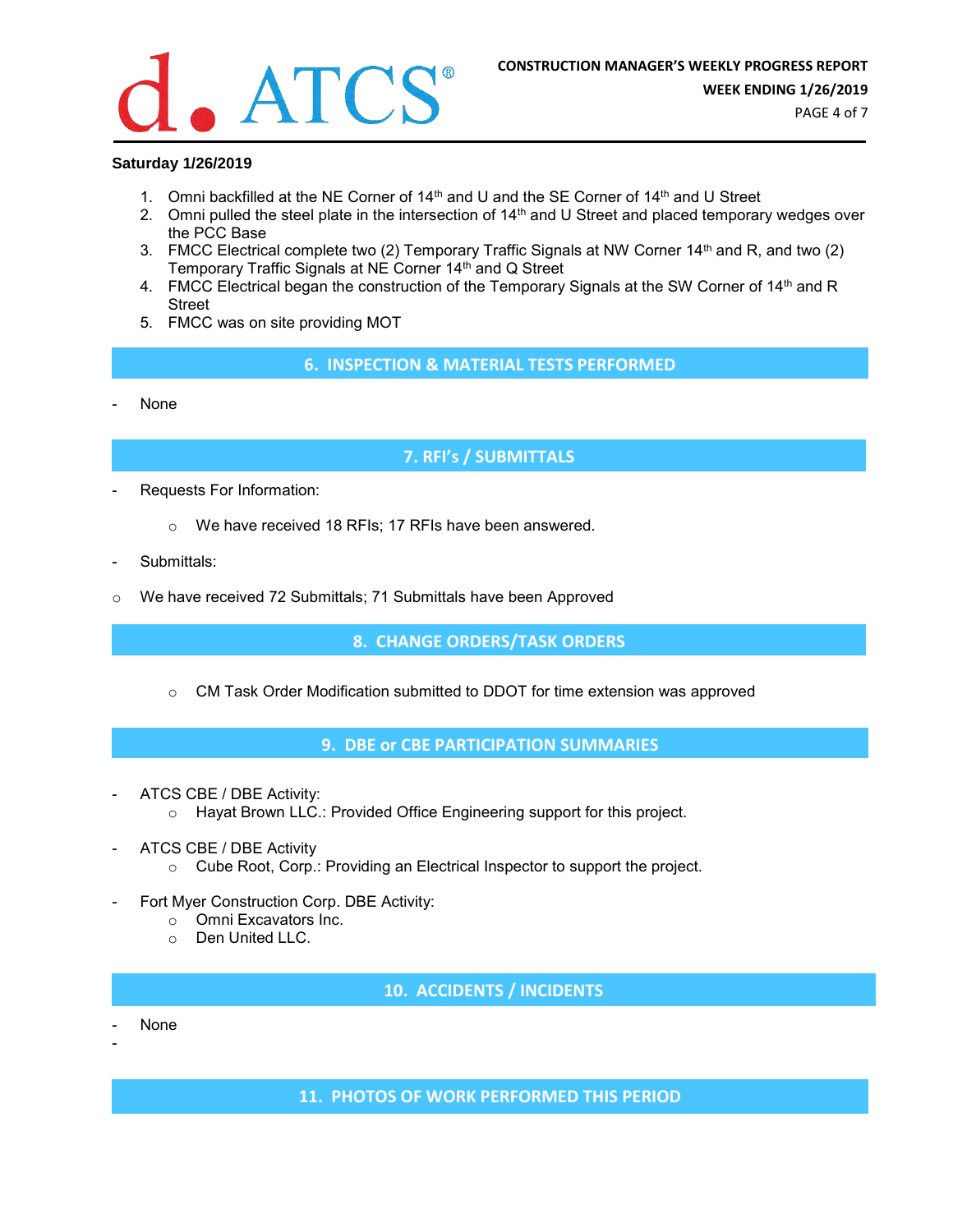# **CONSTRUCTION MANAGER'S WEEKLY PROGRESS REPORT<br>WEEK ENDING 1/26/2019**<br>PAGE 5 of 7

**WEEK ENDING 1/26/2019** PAGE 5 of 7



*Installation of Granite Curb between Q Street and Corcoran Street*



*Placement of PCC Base at 14th and T*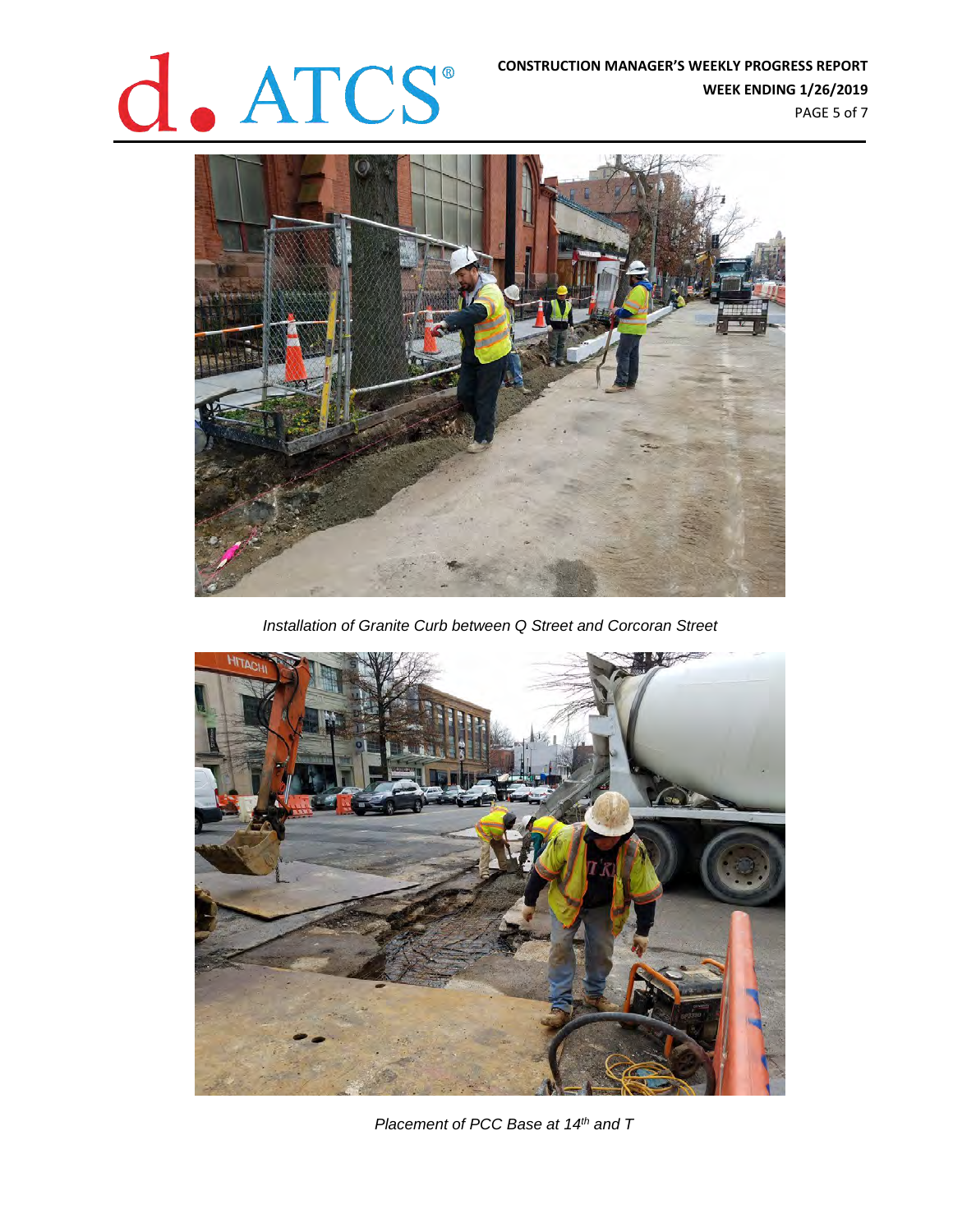# **CONSTRUCTION MANAGER'S WEEKLY PROGRESS REPORT<br>WEEK ENDING 1/26/2019**<br>PAGE 6 of 7

**WEEK ENDING 1/26/2019** PAGE 6 of 7



*Sewer Manhole Adjustment at 14th and Q Street*



*Compaction Testing of Aggregate Base Material*